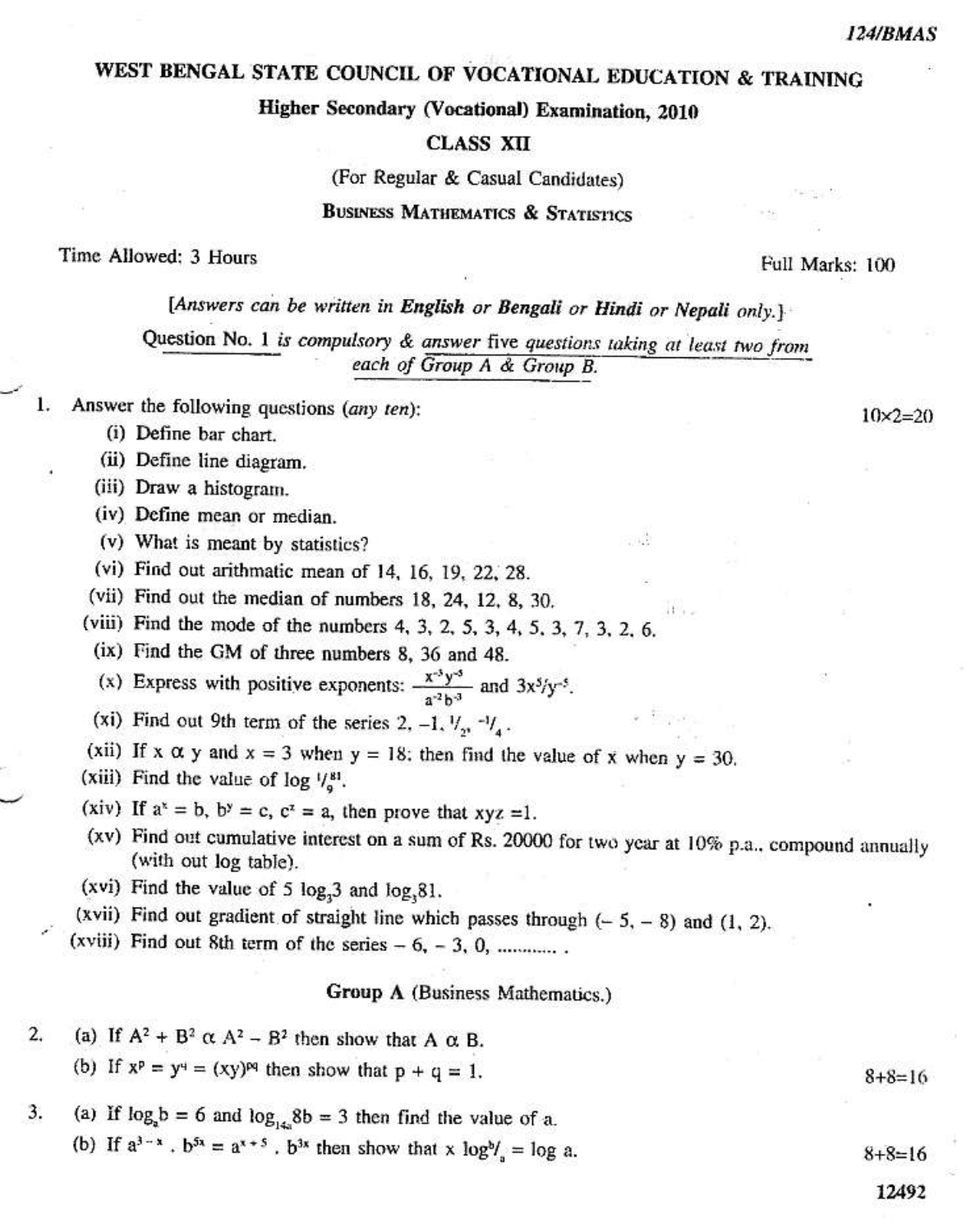$(2)$ 

- (a) The 5th term of an AP is 16 and its 13th term is 30. Find the first term and the common difference,  $\ddot{4}$ . find out also the sum of its first 10 terms.
	- (b) In what time will a sum of money double itself at 5% p.a. compound interest?  $8 + 8 = 16$
- (a) Find the equation of a straight line passing through two points  $(5, 9)$  and  $(10, 15)$ . 5.
	- (b) Solve  $4^x 9 \cdot 2^x + 8 = 0$ , or The 1st term of G.P. is 3 and common ratio is 3 then find out 6th term and sum of 6th term.  $8 + 8 = 16$

#### Group B (Business Statistics.)

6. Define classification. What part does it play in statistics? Discuss the function and importance of tabulation  $4+4+8=16$ in a scheme of statistical investigation.

|    | Calculate mean and median of the frequency distribution given below:                                         |    |     |       |              |       |                            |       |              |  |
|----|--------------------------------------------------------------------------------------------------------------|----|-----|-------|--------------|-------|----------------------------|-------|--------------|--|
|    | 10-19<br>Class limits:<br>$0 - 9$                                                                            |    |     | 20-29 | 30-39        | 40-49 |                            |       |              |  |
|    | Frequency:                                                                                                   | 35 | 125 | 220   | 90           | 30    |                            |       | $8 + 8 = 16$ |  |
| 8. | (a) Draw a histogram to represent the following frequency distribution:                                      |    |     |       |              |       |                            |       |              |  |
|    | Daily wages (Rs.): 0-100                                                                                     |    |     |       |              |       | 101/-200 201/-300 301/-400 |       |              |  |
|    | No. of workers:                                                                                              |    | 25  |       | 70           | 150   | 55                         |       |              |  |
|    | Represent the following data by a pie-chart on proposed outlay during a five year plan of Government:<br>(b) |    |     |       |              |       |                            |       |              |  |
|    | Head of outlay                                                                                               |    |     |       | Rs. (crores) |       |                            | Đ.    |              |  |
|    | Agriculture<br><b>Industries and Minerals</b><br>Irrigation and Power<br>Communications                      |    |     |       |              | 7500  |                            | 91. 7 |              |  |
|    |                                                                                                              |    |     |       |              | 6000  |                            |       |              |  |
|    |                                                                                                              |    |     |       |              | 4500  |                            |       |              |  |
|    |                                                                                                              |    |     |       |              | 9000  |                            |       |              |  |
|    | Miscellaneous                                                                                                |    |     |       |              | 3000  |                            |       | $8 + 8 = 16$ |  |
|    |                                                                                                              |    |     |       |              |       |                            |       |              |  |

- (a) From a bag containing 7 white and 5 red balls, 4 balls are drawn at random. What is the probability 9. that they are all white?
	- (b) If a coin is tossed, what is the chance of a tail? If three coins are tossed find the chance that they are all tails.

Or.

Give the different definition of probability and state their limitations, if any.  $8 + 8 = 16$ 

## [Bengali Version]

।বাংলা অথবা ইংরাজী অথবা হিন্দী অথবা নেপালীতে উত্তর লেখা যাবে।

১ নং প্রশ্ন আবশ্যিক ও বিভাগ ক এবং বিভাগ খ হইতে মোট ৫টি প্রশ্নের উত্তর দিতে হবে। (যাতে অন্ততঃপক্ষে প্রতি বিভাগ হইতে ২টি প্রশ্নের উত্তর করতে হবে।)

১। সংক্ষিপ্ত প্ৰশ্ন (যে কোন দশটি)ঃ

- (i) বার চিত্র বর্ণনা কর।
- (ii) রেখা চিত্র বর্ণনা কর।

(iii) আয়তলেখ বৰ্ণনা কর।

 $30x3=30$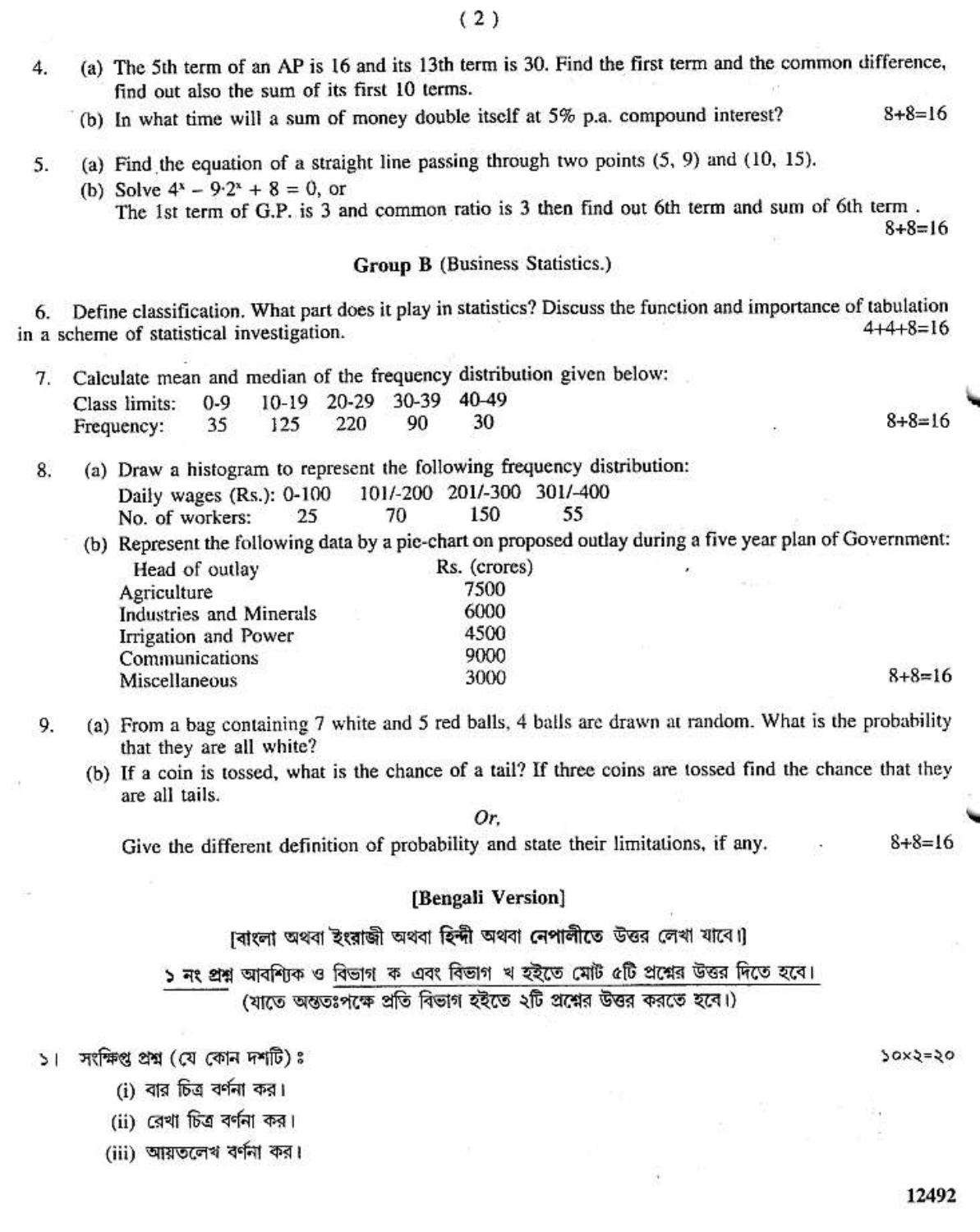- (iv) মধ্যক বা মধ্যমার সংজ্ঞা নির্ণয় কর।
- (v) পরিসংখ্যা বলিতে কি বঝ?
- (vi) ১৪, ১৬, ১৯, ২২, ২৮ এই সংখ্যাগুলির যৌগিক মধ্যক নির্ণয় কর।
- (vii) ১৮, ২৪, ১২, ৮, ৩০ এই সংখ্যাগুলির মধ্যমা নির্ণয় কর।
- (viii) 8, ৩, ২, ৫, ৩, ৪, ৫, ৩, ৭, ৩, ২, ৬ এই সংখ্যাতলির সংখ্যা গুরুমান নির্ণয় কর।
	- (ix) ৮, ৩৬ এবং ৪৮ এই তিনটি সংখ্যার গুনোত্তর মধ্যক নির্ণয় কর।
	- $(x)$  ধনাত্মক সচক বিশিষ্ট করিয়া প্রকাশ কর ঃ

 $\frac{x^{-3}y^{-5}}{x^{-2}y^{-3}}$  44 3x<sup>5</sup>/y<sup>-5</sup> |

- (xi) 2, 1, 1/2,  $^{-1}$ /4 এই প্রগতিটির নবম পদ নির্ণয় কর।
- (xii) যদি x α y হয় এবং x = 3 যখন y = 18; যখন y = 30 তখন x-এর মান নির্ণয় কর।
- (xiii)  $\log$   $\frac{1}{2}$ 81-এর মান নির্ণয় কর।
	- (xiv) যদি  $a^x = b$ ,  $b^y = c$ ,  $c^z = a$  হয় তবে প্রমান কর xyz = 1।
	- (xv) বার্ষিক 10% হারে দুই বৎসরের জন্য নিয়োজিত 20000 টাকার চক্রবৃদ্ধি সুদ নির্ণয় কর (log টেবিল ব্যবহার না করে)।
	- (xvi) 5 log, 3 এবং log, 81-এর মান নির্ণয় কর।
	- (xvii)  $(-5, -8)$  এবং (1, 2) বিন্দুগামী সরলরেখার প্রবণতা নির্ণয় কর।
	- (xviii) 6, 3, 0, ............ এই প্রগতির অষ্টম পদ নির্ণয় কর।

Group A (Business Mathematics.).

- $\overline{2}$ . (a) যদি  $A^2 + B^2 \alpha A^2 - B^2$ হয় তবে দেখাও যে A α B I (b) যদি  $x^p = y^q = (xy)^{pq}$  হয় তবে দেখাও যে  $p + q = 11$  $8 + 8 = 16$
- (a) যদি log<sub>3</sub>b = 6 এবং log<sub>14</sub>.8b = 3 হয় তবে a-এর মান নির্ণয় কর। 3.
- (b) যদি  $a^{3-x}$ .  $b^3 = a^{x+5}$ .  $b^{3x}$  হয় তবে দেখাও যে x  $log^b$ , =  $log a$ ।  $8 + 8 = 16$
- 4. (a) কোন সমাস্তর প্রগতির 5ম পদ 16 এবং তার 13তম পদ 30 হয় তবে ঐ প্রগতির প্রথম পদ এবং সাধারণ অন্তর নির্ণয় কর এবং ঐ প্রগতির 10তম পদের সমষ্টি নির্ণয় কর।
	- (b) কত সময়ে কোন টাকা শতকার 5টাকা হার বার্ষিক চক্রবৃদ্ধি দ্বারা দ্বিগুণ হইবে?  $8 + 8 = 16$
- (a) (5, 9) এবং (10, 15) বিন্দুগামী সরলরেখার সমীকরণ নির্ণয় কর? 5.
	- (b)  $4^{x}-9.2^{x}+8=0$  এই সমীকরণের সমাধান কর

অথবা

কোন গুণোত্তর প্রগতির প্রথম পদ 3 এবং সাধারণ অনুপাত 3 হয় তবে উহার ষষ্ঠ পদ নির্ণয় কর এবং ষষ্ঠ পদের সমষ্টি নির্ণয কর।  $8 + 8 = 16$